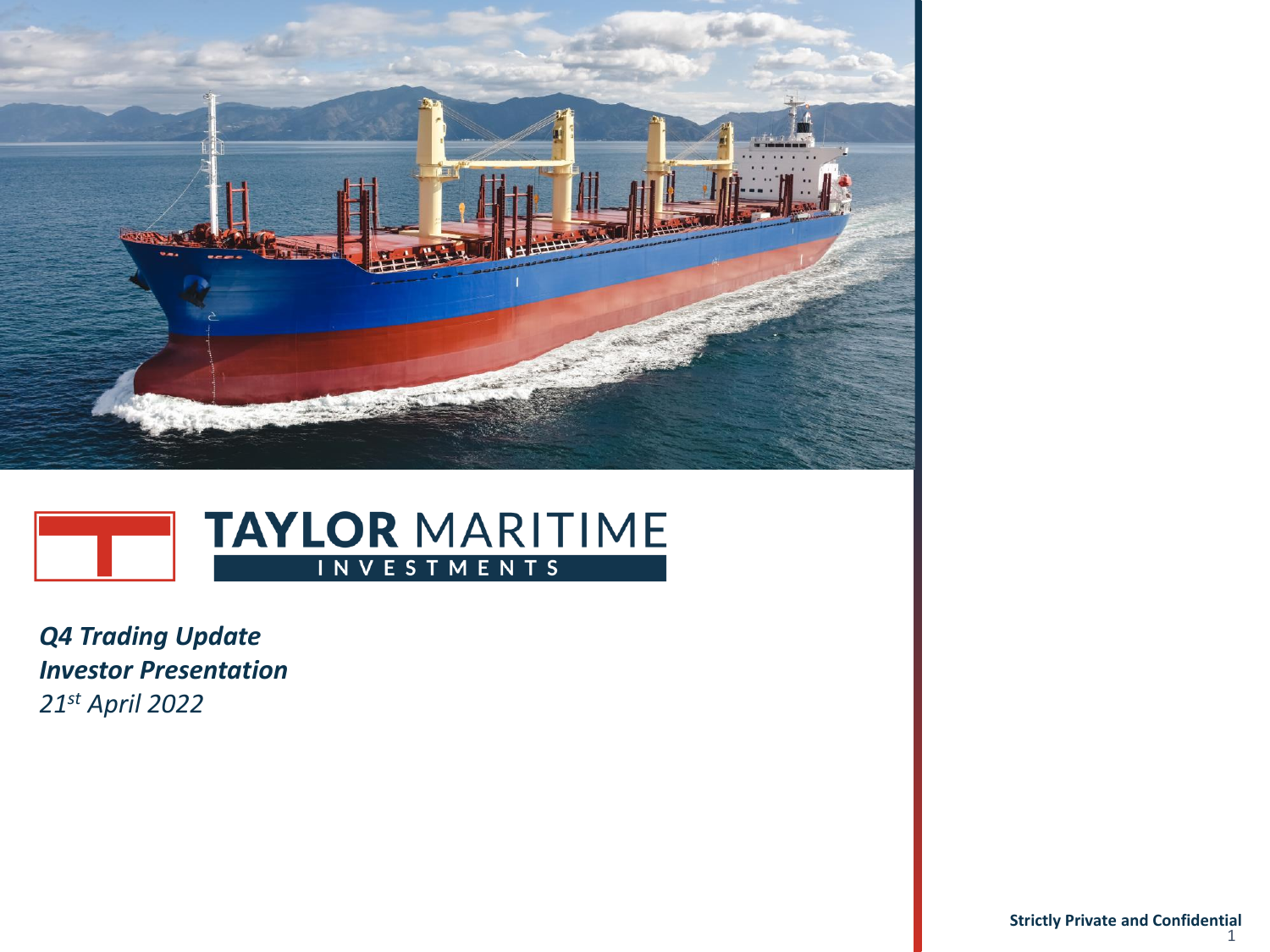#### **Disclaimer**

Important disclosures - NOT FOR RELEASE, PUBLICATION OR DISTRIBUTION, DIRECTLY OR INDIRECTLY, IN OR INTO, THE UNITED STATES (SAVE AS PROVIDED HEREIN), AUSTRALIA, SOUTH AFRICA, CANADA OR JAPAN OR ANY OTHER JURISDICTION WHERE TO DO SO MIGHT CONSTITUTE A VIOLATION OF THE RELEVANT LAWS OR REGULATIONS OF SUCH JURISDICTION WITHOUT THE EXPRESS WRITTEN CONSENT OF TAYLOR MARITIME INVESTMENTS LIMITED (AS DEFINED BELOW).

Any reference herein to future returns or distributions is a target and not a forecast and there can be no guarantee or assurance that it will be achieved. Forward-looking statements are not guarantees of future performance. Potential investors are advised to seek expert advice before making any investment decision.

This presentation is issued by Taylor Maritime Investments Limited (the "Fund" or the "Company") for information purposes only and is solely for use at a presentation to research analysts for the purpose of producing their research reports in relation to the Fund. This presentation is confidential and should not be reproduced, redistributed or forwarded, directly or indirectly, to any other person or published, in whole or in part, for any purpose except that information may be extracted from the presentation and used in connection with research reports relating to the Fund. Such research reports (including any information extracted from this presentation) will be the analysts' own research prepared independently of the Fund.

This presentation should not be taken as an inducement to engage in any investment activity and is for the purpose of providing information about the Fund. By being in receipt of this presentation, you will be deemed to have (a) agreed to all of the following restrictions and made the following undertakings, and (b) acknowledged that you understand the legal and regulatory sanctions attached to the misuse, disclosure or improper circulation of this document.

This presentation is not a prospectus and does not constitute an offer for sale or a subscription to buy any securities. This presentation does not take into account the particular investment objectives, financial situatio or needs of any recipient. Any opinions expressed are solely those of the Fund and applicable only as at the date appearing on this presentation. Recipients should not rely on the information contained in this presentation and should form their own opinion in relation to the matters discussed herein. This presentation is not intended to provide, and should not be construed as or relied upon for legal, tax, financial, business, regulatory or investment advice, nor does it contain a recommendation regarding the purchase of any Shares.

This presentation is not to be distributed to or used by any person who is a retail client, as defined in the FCA Conduct of Business Sourcebook (at COBS 3.4), or private individual in any jurisdiction This presentation is only for release in the United Kingdom and is directed only at: (i) persons having professional experience in matters relating to investments who fall within the definition of "investment professionals" in Article 19(5) of the Financial Services and Markets Act 2000 (Financial Promotion) Order 2005 (the Order); or (ii) high net worth bodies corporate, unincorporated associations and partnerships and trustees of high value trusts as described in Article 49(2) of the Order and persons who receive this presentation who do not fall within (i) or (ii) above should not rely on or act upon this presentation. In addition to the foregoing restrictions, this presentation is made and directed only at persons falling within the meaning of "qualified investors" as defined in the Prospectus Regulation (EU) 2017/1129.

No liability whatsoever (whether in negligence or otherwise) arising directly or indirectly from the use of this presentation is accepted and no representation, warranty or undertaking, express or implied, is or will be made by the Company or any of its directors, officers, employees, advisers, representatives or other agents for any information or any of the opinions contained herein or for any errors, omissions or misstatements.

Statements contained in this presentation that are not historical facts are based on current expectations, estimates, projections, opinions and beliefs of the Company. Such statements involve known and unknown risks, uncertainties and other factors, and reliance should not be placed thereon. In addition, this presentation contains "forward-looking statements." In some cases, these forward-looking statements can be identified by the use of forward-looking terminology, including the terms "targets", "believes", "estimates", "anticipates", "expects", "intends", "may", "will" or "should" or, in each case, their negative or other variations or comparable terminology. Actual events or results or the actual performance of the Fund may differ materially from those reflected or contemplated in such forward-looking statements.

Certain economic and market information contained herein has been obtained from published sources prepared by third parties and in certain cases has not been updated to the date hereof. While such sources are believed to be reliable, neither the Company nor any of its directors, officers, employees, advisers, representatives or other agents assumes any responsibility for the accuracy or completeness of such information. The information and opinions contained in this presentation are provided as at the date of this presentation (unless otherwise marked) and are subject to change, material updating and revision and have not been independently verified by any person. The Fund's actual performance, results of operations, financial condition, distributions to shareholders and the development of its financing strategies may differ materially from the forward-looking statements contained in this presentation. In addition, even if the Fund's actual performance, results of operations, financial condition, distributions to shareholders and the development of its financing strategies are consistent with the forward-looking statements contained in this presentation, those results or developments may not be indicative of results or developments in subsequent periods. Any reference herein to future returns or distributions is a target and not a forecast and there can be no guarantee or assurance that it will be achieved.

This presentation, which is strictly private and confidential, may not be distributed to the press or any other person, may not be copied, re-produced, discussed, published, quoted or referenced, in any form, in whole or in part, for any purpose whatsoever, without the prior written consent of the Company. Failure to comply with this restriction may constitute a violation of applicable securities laws. No person, especially those who do do not have professional experience in matters relating to investments, must rely on the contents of this presentation. If you are in any doubt as to the matters contained in this presentation you should seek independent advice where necessary.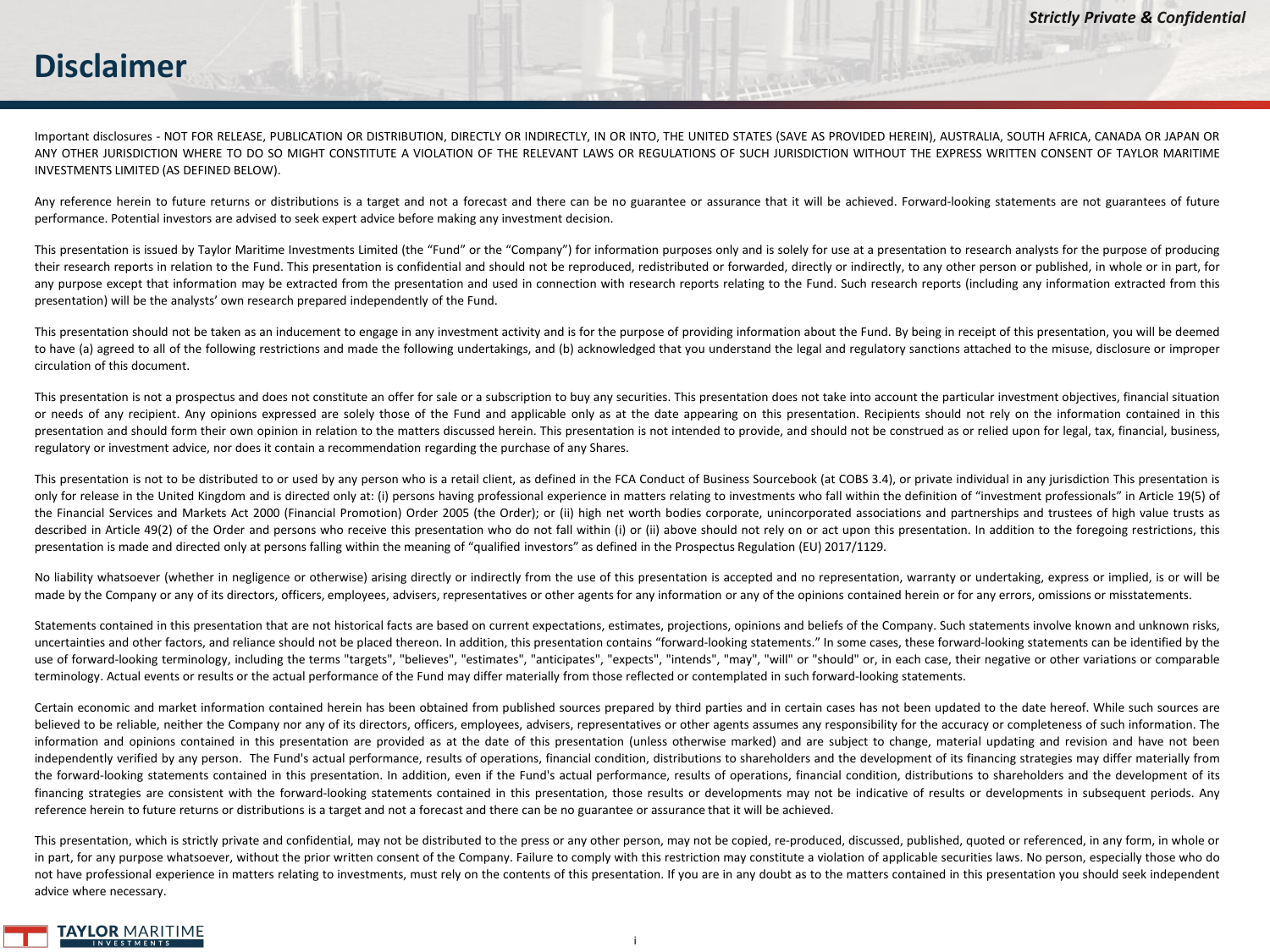#### **Key Investment Attractions**

*Highly cash generative, attractive asset portfolio internally managed by an experienced team, with a favourable market outlook*

- **Buoyant market dynamics** with strength set to continue for 2-3 years
- Leading position in niche Handysize market flexible, versatile, offering best port accessibility
- <sup>◼</sup> **Proven strategy** 
	- **Growth** through investment in highest quality Japanese vessels available, second-hand, at discount to long-term average prices and depreciated replacement cost with potential for capital appreciation
	- **Operating risk diversification** with optimal balance of charter pricing, longevity and earnings visibility delivering attractive yields, stable shareholder returns and NAV appreciation
	- Effective **recycling of capital** having acquired a 26.6% stake in Grindrod Shipping Holdings financed by asset sales at premium valuations
- **The transport of necessity goods coupled with prudent approach to leverage** creates stable earnings through-the-cycle and underpins dividend sustainability
- Access to RCF and recycling of capital through asset disposals enables TMI to selectively target accretive growth opportunities to enhance shareholder returns
- **Committed to integrating ESG** factors into all aspects of the investment process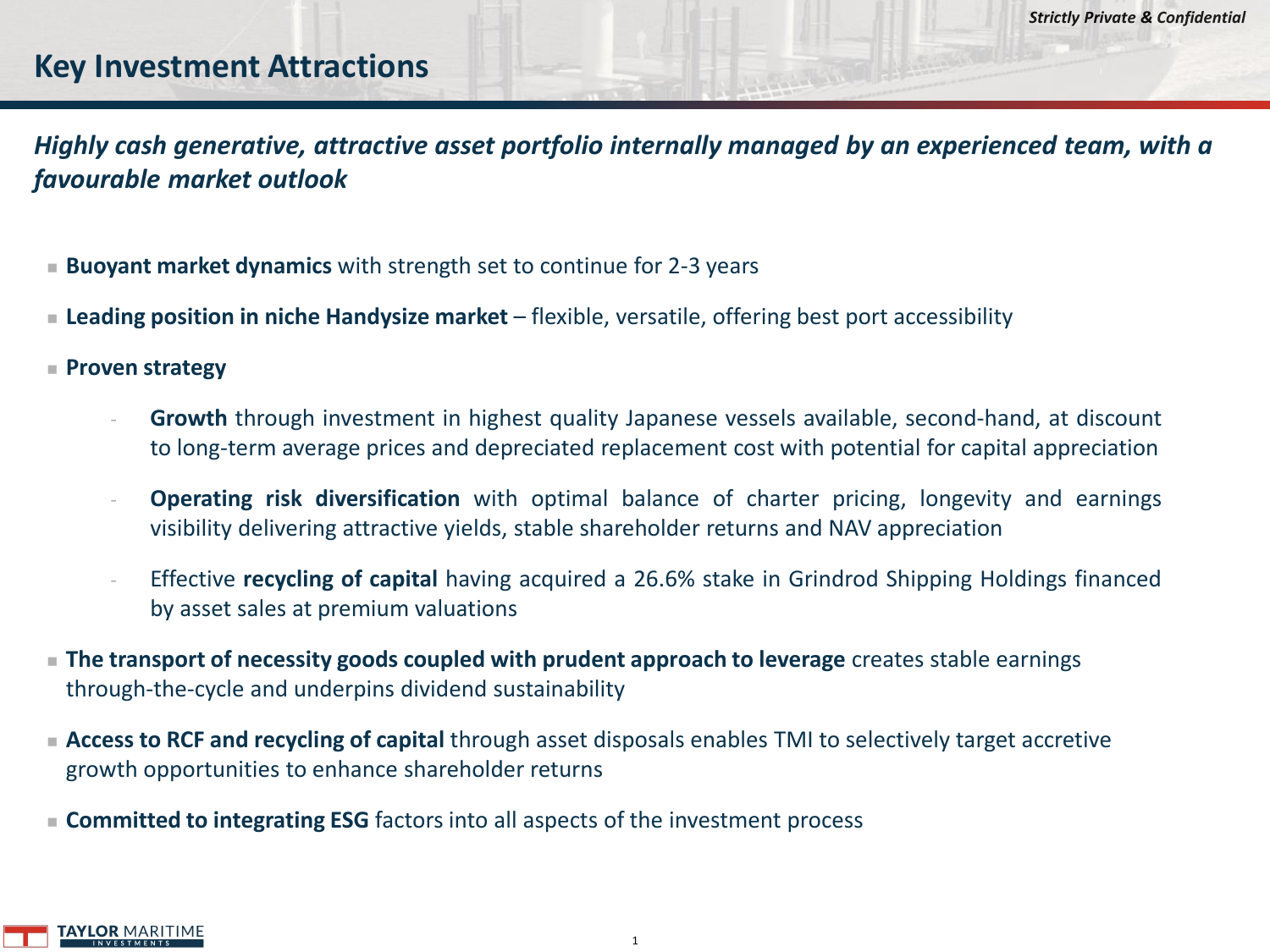# **Q4 Trading Update**

#### *Leading position in the Handysize market generating strong shareholder returns through the cycle*

|                                        | <b>Performance and track record</b>                                                                                                                                                                                                                                                                                                                                                             | <b>Financial stability and sustainability</b>                                                                                                                                                                                                                                                                                                                          | <b>Scale and Growth</b>                                                                                                                                                                                                                                                                                                                                                                                                                  |
|----------------------------------------|-------------------------------------------------------------------------------------------------------------------------------------------------------------------------------------------------------------------------------------------------------------------------------------------------------------------------------------------------------------------------------------------------|------------------------------------------------------------------------------------------------------------------------------------------------------------------------------------------------------------------------------------------------------------------------------------------------------------------------------------------------------------------------|------------------------------------------------------------------------------------------------------------------------------------------------------------------------------------------------------------------------------------------------------------------------------------------------------------------------------------------------------------------------------------------------------------------------------------------|
| Q <sub>4</sub><br><b>END 31 MAR 22</b> | During the quarter unaudited NAV per share<br>grew from \$1.44 to \$1.74<br>Average annualized unlevered gross cash yield<br>in excess of 24%<br>Strong cash flow - net time charter revenue<br>٠<br>per day c.\$18,600 per ship at quarter end<br>Three vessels agreed for sale at IRRs in excess<br>٠<br>of 100%. All vessels were IPO Seed Assets and<br>are expected to complete in Q2 2022 | Third quarterly dividend declared (1.75<br>$\bullet$<br>cents) and potential to pay an<br>extraordinary dividend for the period from<br>IPO to 31 March 2022<br>Final amount of legacy IPO debt repaid in<br>January 2022; \$140m drawn on RCF (\$20m<br>increase in quarter to close Grindrod stake)<br>Clear ESG policy; TMI committed to net<br>carbon zero by 2050 | c.22% increase in NAV per share since 31<br>$\bullet$<br>December 2021 and c.78% since IPO in late<br>May 2021<br>Completed acquisition of Grindrod stake<br>$\bullet$<br>bringing TMI's ownership to 26.6%<br>At quarter end, Grindrod Shipping was<br>$\bullet$<br>trading at \$25.44 per share, TMI's stake<br>contributed \$125m of NAV, an uplift of<br>\$38m or c.44% over Q4; dividend yield<br>from Grindrod c.16% on investment |
| <b>New Financial</b><br>Year           | Current net TC rate of c.\$19,200 per day<br>$\bullet$<br>Since quarter end, two vessel sales completed<br>٠<br>and two vessel sales are pending and<br>expected to complete within Q2 2022                                                                                                                                                                                                     | FY21 <sup>1</sup> baseline dividend cover c.4.0x<br>$\bullet$<br>(EBITDA less interest less docking CAPEX)<br>Repayment of RCF from agreed asset sales<br>and operating cashflow                                                                                                                                                                                       | Accretive growth opportunities will be<br>٠<br>selectively pursued with focus on<br>enhancing shareholder returns<br>Objective to increase market capitalization<br>$\bullet$                                                                                                                                                                                                                                                            |

• Objective to increase market capitalization over time to improve liquidity and reduce fund costs

<sup>1</sup> TMI current Financial Year is from IPO date of 27 May 2021 to 31 March 2022

• Potential for selective asset disposals with asset value upside possible given inflation in newbuild prices and secondhand ships valued

below Depreciated Replacement Cost



**POST 31 MAR 22**

in July

• Comprehensive ESG report including initial GHG emissions report in the Annual Report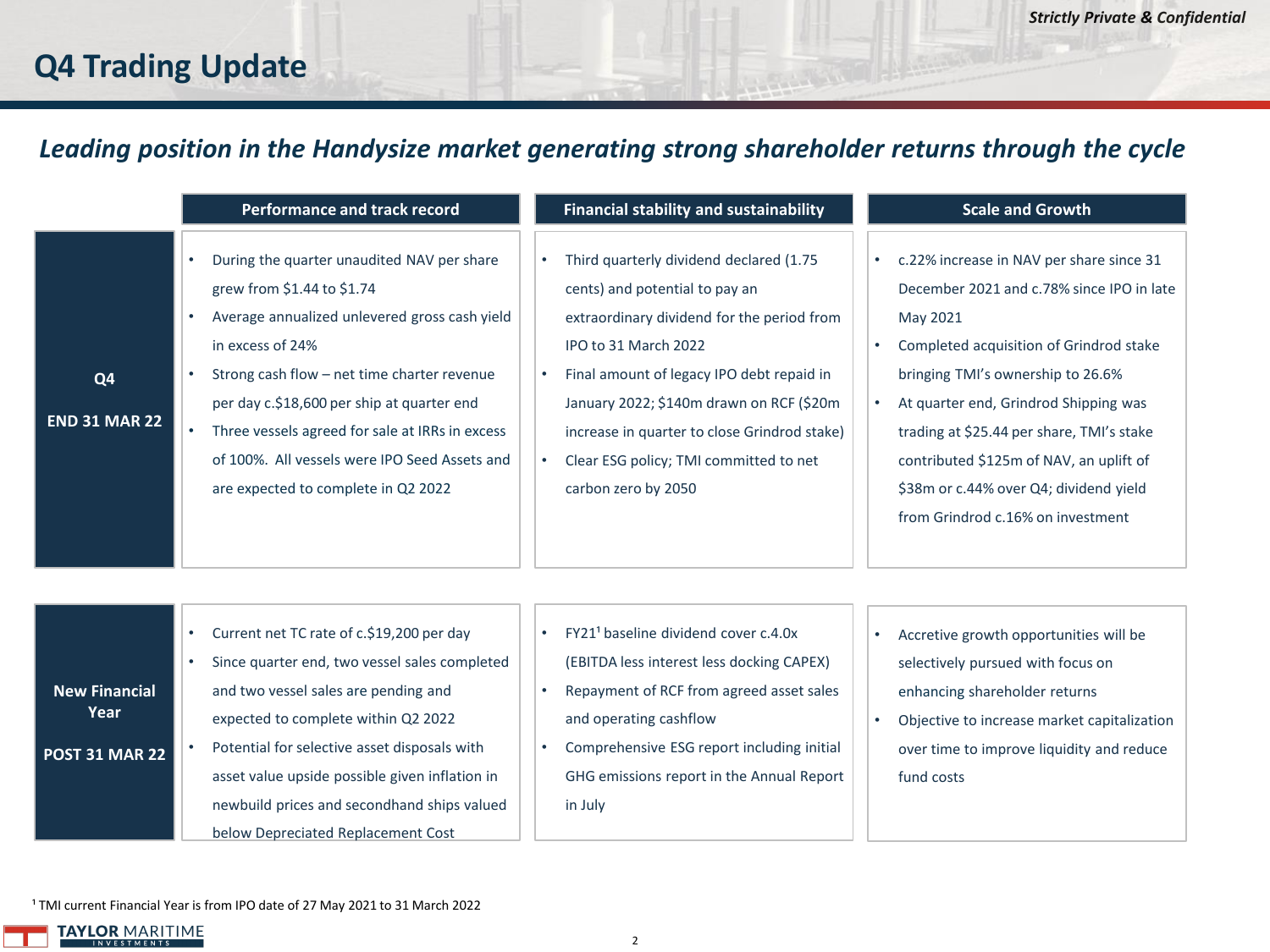- Accounts for 90% of global goods transport
- The **lowest carbon intensity and cost-effective mode of transporting bulk goods** given commodity volumes and distances to be covered; **proactive stance** from sector participants for decarbonization and **commitment to zero carbon emissions by 2050**
- The **Handysize market accounts for 11.7% of the dry bulk sector** (by dwt)
- Handysize market is differentiated within global shipping by:
	- **Transporting necessity goods with consistent demand** correlated to GDP and population growth
	- **Relatively stable earnings** with **ability to maintain dividend yield** even at low point of recent cycle
	- **Constrained supply outlook with historically low order book** supporting potential for second-hand asset appreciation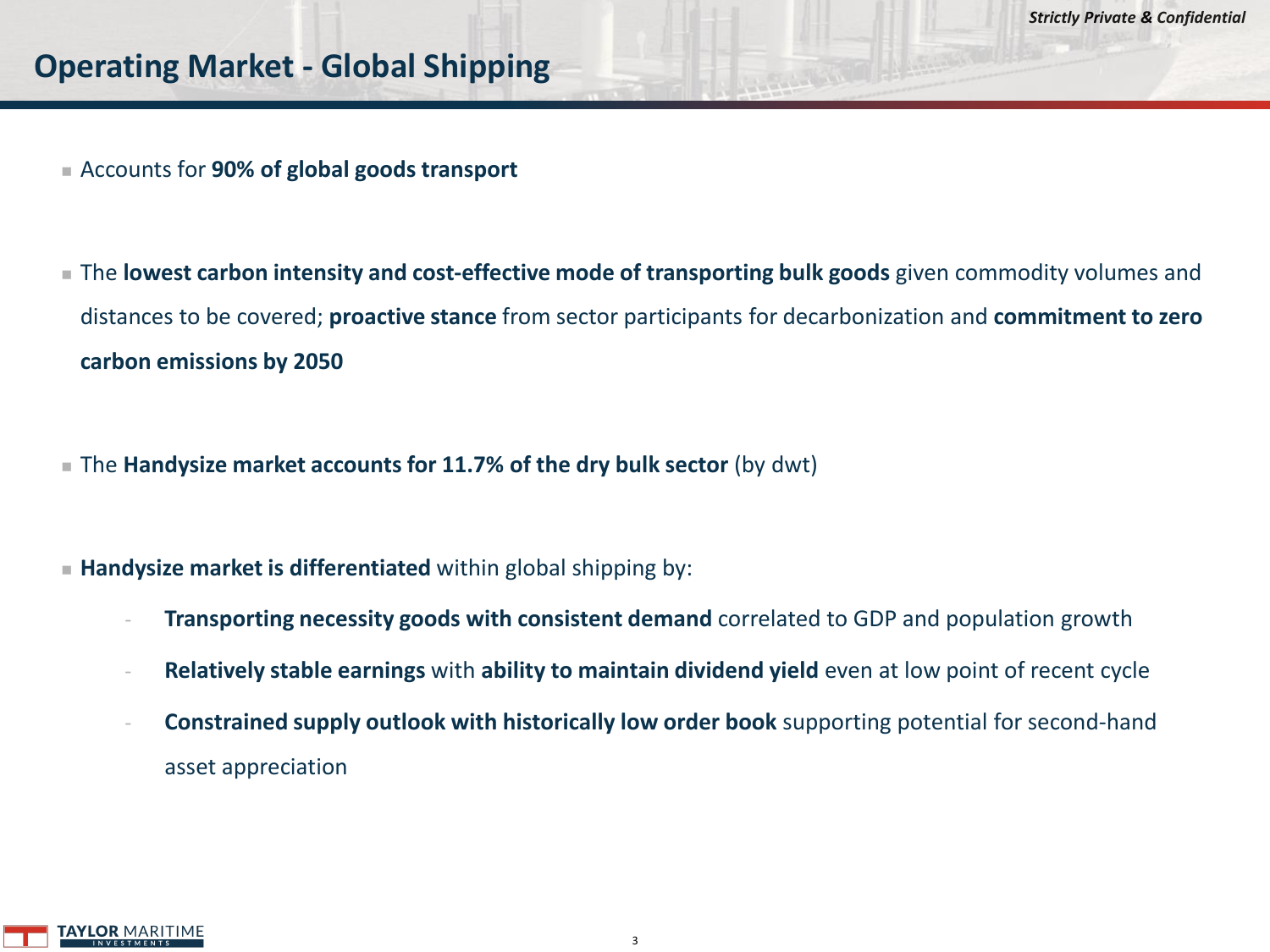### **Market Dynamics - Demand: Positive Outlook Driven by Minor Bulk Growth**

#### *Core trades for our vessels are mostly necessity goods focused on minor bulks and grains*

#### **Commentary**

- **Demand shaped by global population growth:** Fertilizer, food and building materials
- **Resilient**: Not dependent on discretionary spending; resilient in face of COVID
- **Rising opportunity from minerals and non-ferrous metal ores:** production and import/export growth of bauxite, manganese, copper, zinc and alumina
- **Positive dry bulk outlook:** 2022 dry bulk forecast tonne-mile demand expected to increase by 1.9%
- **Positive minor bulk outlook:** 2022 forecast 2.2% growth at a time when Handysize fleet growth is expected to be 1.7%, a firm demand - supply spread
- **Overlaid with sustained suppressed supply growth** (see next page)





■ World Seaborne Minor Bulk Trade ■ World Seaborne Grain Trade (including Soybeans)



#### **Annual change in dry bulk demand (billion tonne-miles) Minor bulk demand (bn tonne miles) and handy fleet supply growth (dwt)**

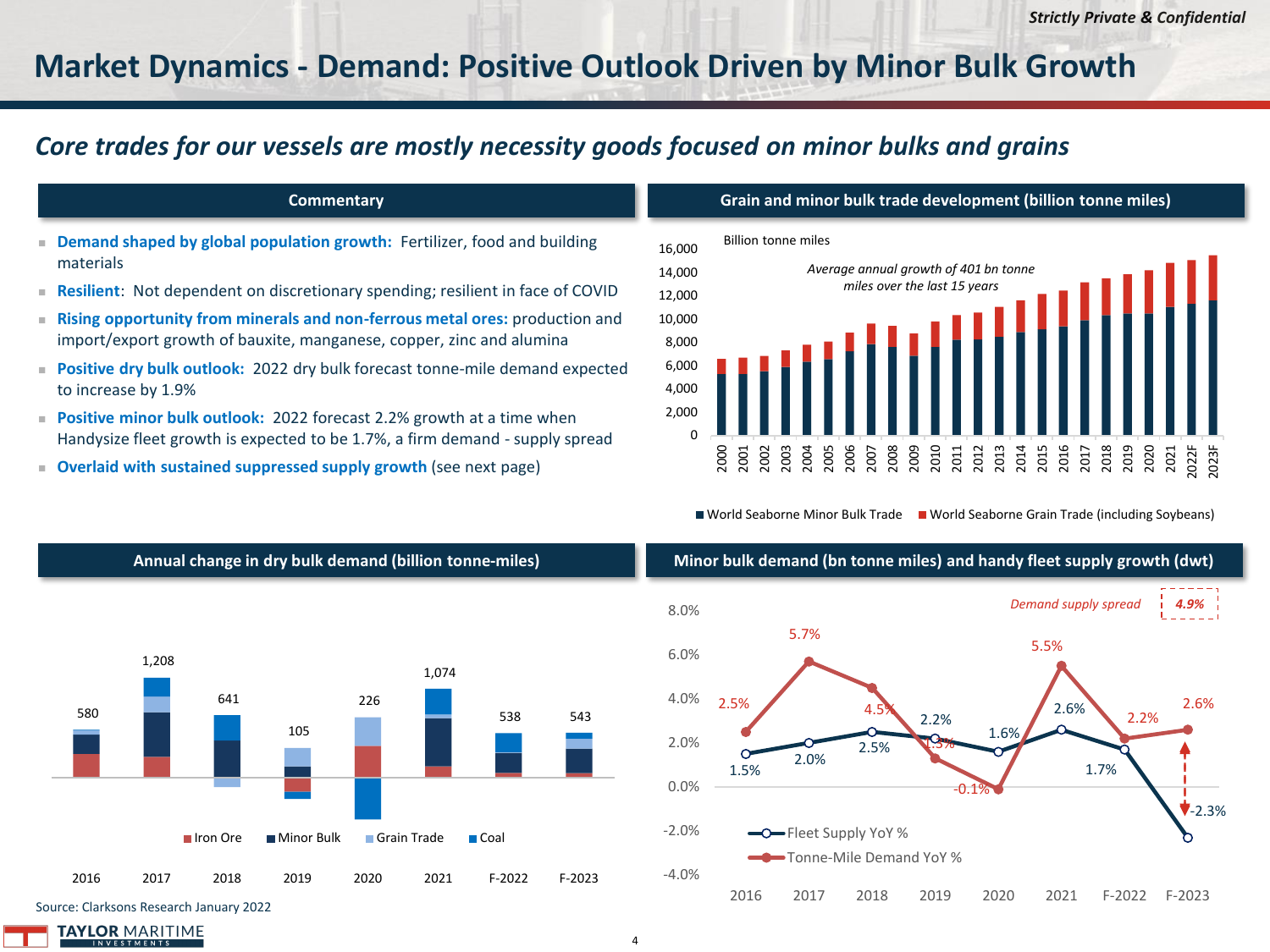## **Market Dynamics – Supply: Growth Curbed, Ageing Fleet and Regulatory Pressure**

#### *Historically low order book and rare level of extended visibility of the orderbook to 2024 due to yards being full*



*Ageing fleet: Fleet set for significant deletions Restrained new ordering: Any uptick in orders insufficient to disturb equilibrium due to reduced yard capacity, low margins for small ships, lack of financing, increased prices, and technological impasse*



Source: Clarksons Research DBTO January 2022

\*Vessel sizes: Handysize: 10-39,999 dwt and vessels built 2014 onwards 40-44,999 dwt , Supramax: 40-60k dwt and 60-69,999 dwt built 2000 onwards, Panamax: 60-100k dwt, Capesize: 100k+ dwt.

**TAYLOR MARITIME** 





5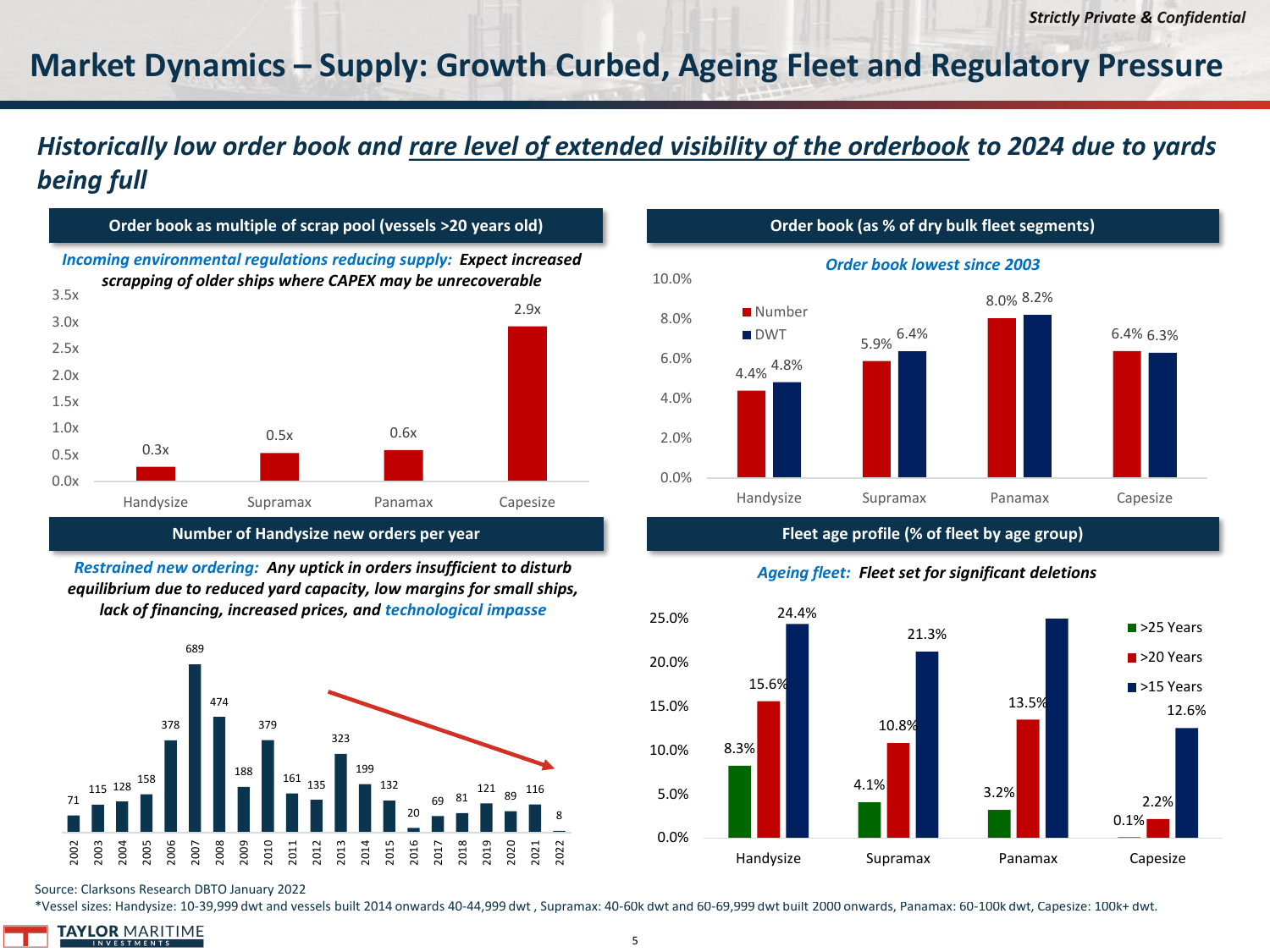### **Strategic Priorities**

- Continue to **focus on high quality second-hand, predominantly Japanese vessels** acquired at discount to longterm average prices and depreciated replacement cost
- Maintain **strategic balance of short, medium and long-term charters** that is most commercially advantageous to TMI optimizing charter pricing, longevity and visibility
	- **Manage earnings visibility and downside protection** plan to secure more long-term charters of >1 **year** on about 50% of the fleet into the summer
	- Manage a **portion of the fleet on short to medium-term charters** to benefit from periodic imbalances to **optimize earnings/yield** and provide flexibility for **potential selective asset sales**

■ Constantly assess **selective, accretive external growth opportunities** which enhance value for shareholders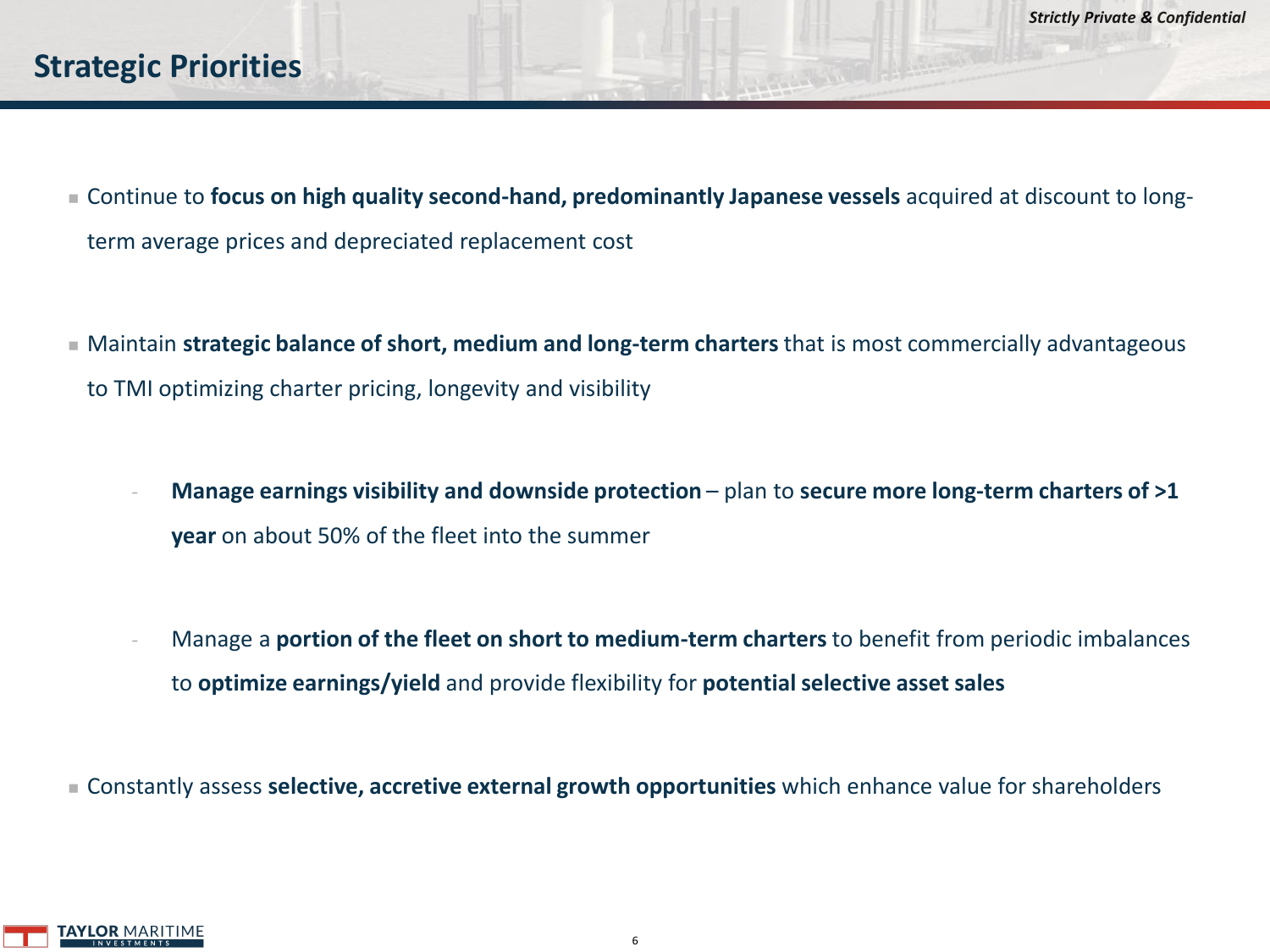#### **Financial Characteristics - Current Portfolio Deployment<sup>1</sup>**

#### *Yields remain strong at >25% gross with a net TC rate of c.\$19,200 per day*



<sup>1</sup>Figures updated post 31<sup>st</sup> March 2022





#### *18 charterers currently*

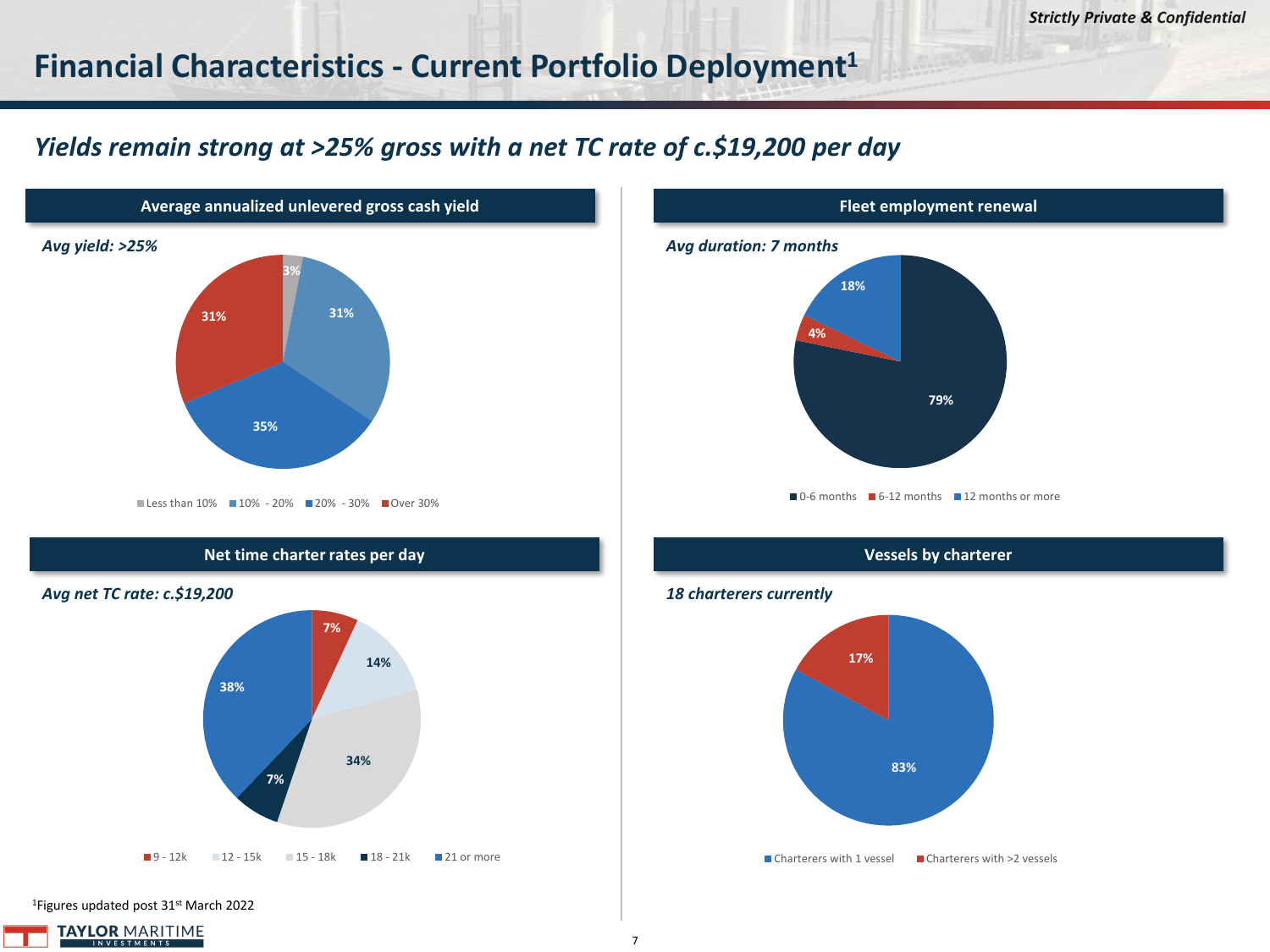#### **Acquisition of stake in Grindrod Shipping closed – complementary investment**

- The Company completed the acquisition of a stake in Grindrod Shipping at \$18 per share in January bringing the Company's ownership to 26.6% (including previously announced open market purchases and share buybacks by Grindrod Shipping). The **overall average price achieved was \$17.60 per share**
- Based in Singapore, Grindrod Shipping is an international shipping company that owns an attractive, modern **fleet of 25 predominantly Japanese-built geared dry bulk vessels which are highly complementary to TMI's portfolio**
- <sup>◼</sup> The total investment cost was \$87m. The **acquisition was self-funded from two vessel sales for a combined \$42.8M of proceeds (representing IRRs of close to 100% on each vessel)** together with cash on balance sheet and short-term drawings on TMI's RCF
- At 31 March 2022, Grindrod Shipping's share price was **\$25.44 per share,** TMI's ownership stake contributed **\$125m of NAV at year end, an uplift of \$38m or c.44%.** The Company received a dividend of \$0.72 per share in March on its entire stake totaling \$3.5m representing an **annualised yield of c.16% on the investment**
- <sup>◼</sup> **Mr Paul Over, a highly experienced shipping executive, joined the Grindrod Shipping Board on 17 February 2022 as a non-independent non-executive director and representative for TMI**
- <sup>◼</sup> The acquisition is **consistent with TMI's strategy of seeking accretive growth opportunities** to increase shareholder returns and **demonstrates effective recycling of capital** for TMI shareholders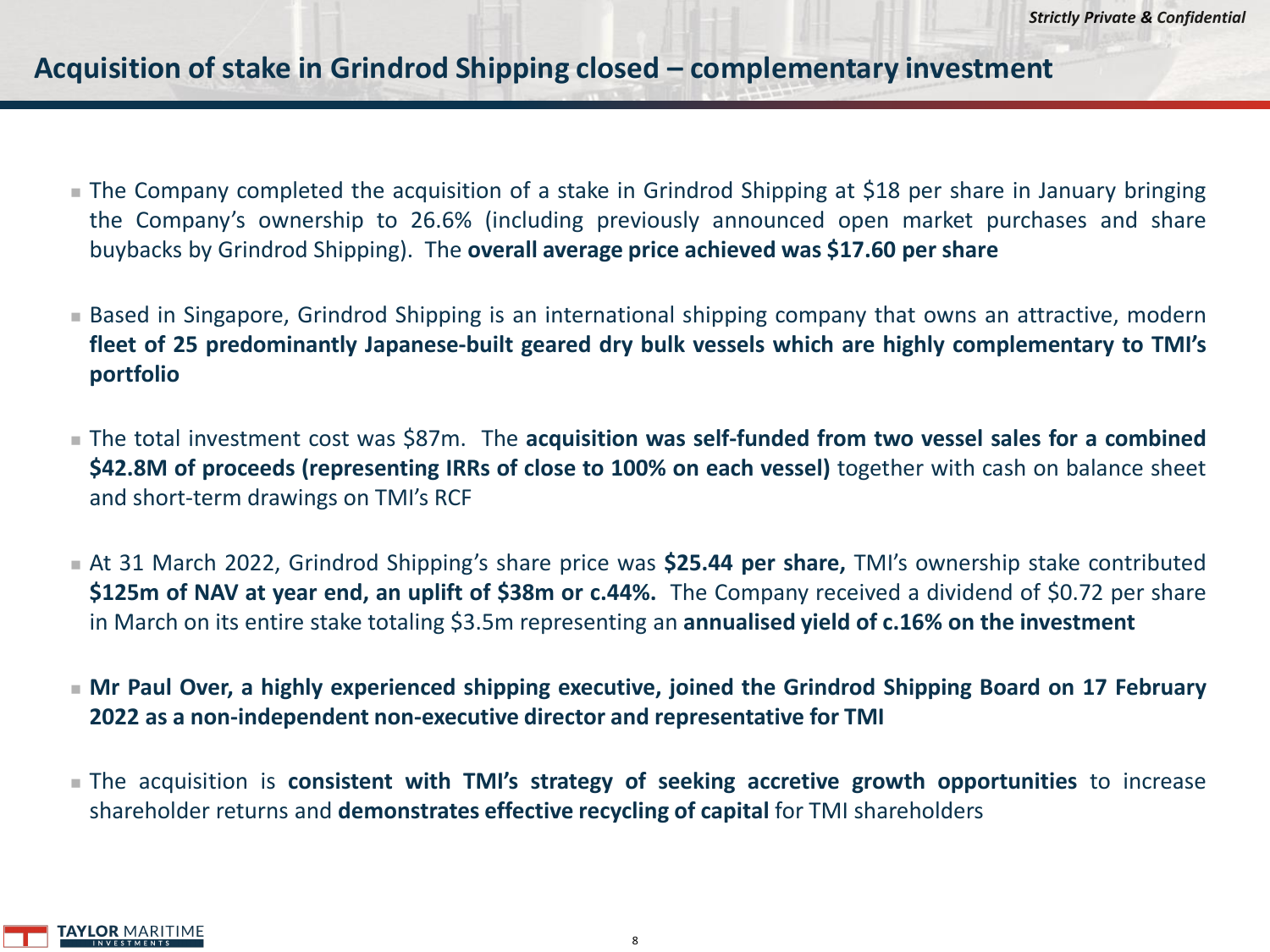## **ESG - Committed to Initiatives to Integrate ESG Principles**

*TMI is committed to achieving a long-term target of net zero emissions by 2050 and to cross-industry efforts to achieve that target. Substantial technological advances are key for shipping industry – TMI has clearly defined initiatives with incremental progress made so far*

- **Independent, relevant experience and diverse Board of Directors**
- Internalized investment management function **full alignment** with shareholders
- The Company's investment and ESG strategy is **aligned to specified UN SDGs**; ESG committee
- **Comprehensive reporting** ESG report will be included in Annual Results due to be published in July 2022
- Adherence to the **AIC Code** of Corporate Conduct
- **Whistleblowing** policy
- Full anti-corruption compliance with US Foreign Corrupt Practices Act (FCPA) and UK Bribery Act;
- Active membership of the Maritime Anti Corruption Network



- **Acquisitions aligned to TMI's ESG commitment** and focusing on vessels of relatively energy efficient design, built in Japan
- **Marine biodiversity**: TMI fleet fitted with Ballast Water Management Systems by end of 2022, except for one final vessel to be completed in 2023
- Investment Manager and Commercial Manager **office operations targeting carbon neutral within 2022**



- **Ongoing preparation for compliance with IMO emissionsregulations commencing 2023**
- Measures underway to **improve vessel carbon intensity**, including retrofits at scheduled maintenance events, such as **boss cap fins, pre-swirl ducts and advanced hull coatings**
- **Proactive approach to crew safety and welfare**: regular officers' conferences, provision of extra onboard broadband internet during COVID-19
- Signatory to the Neptune Declaration **campaigning to recognize seafarers as key workers** and facilitate crew changes during COVID-19 crisis
- Charity: **silver sponsor of the Mission to Seafarers'** 'sustaining crew welfare' campaign
- **Industry engagement** through memberships of the Hong Kong Shipowners Association, Intercargo



- **Member of Getting to Zero Coalition**, global alliance of 90+ companies collaborating to achieve net zero emissions by 2050 consistent with Paris Agreement goals
- TMI is completing a **fleet wide rollout of data app EYESEA to map ocean plastic pollution**. Founding member of "Eyesea" marine plastic cleanup initiative

**Getting to Zero** Coalition

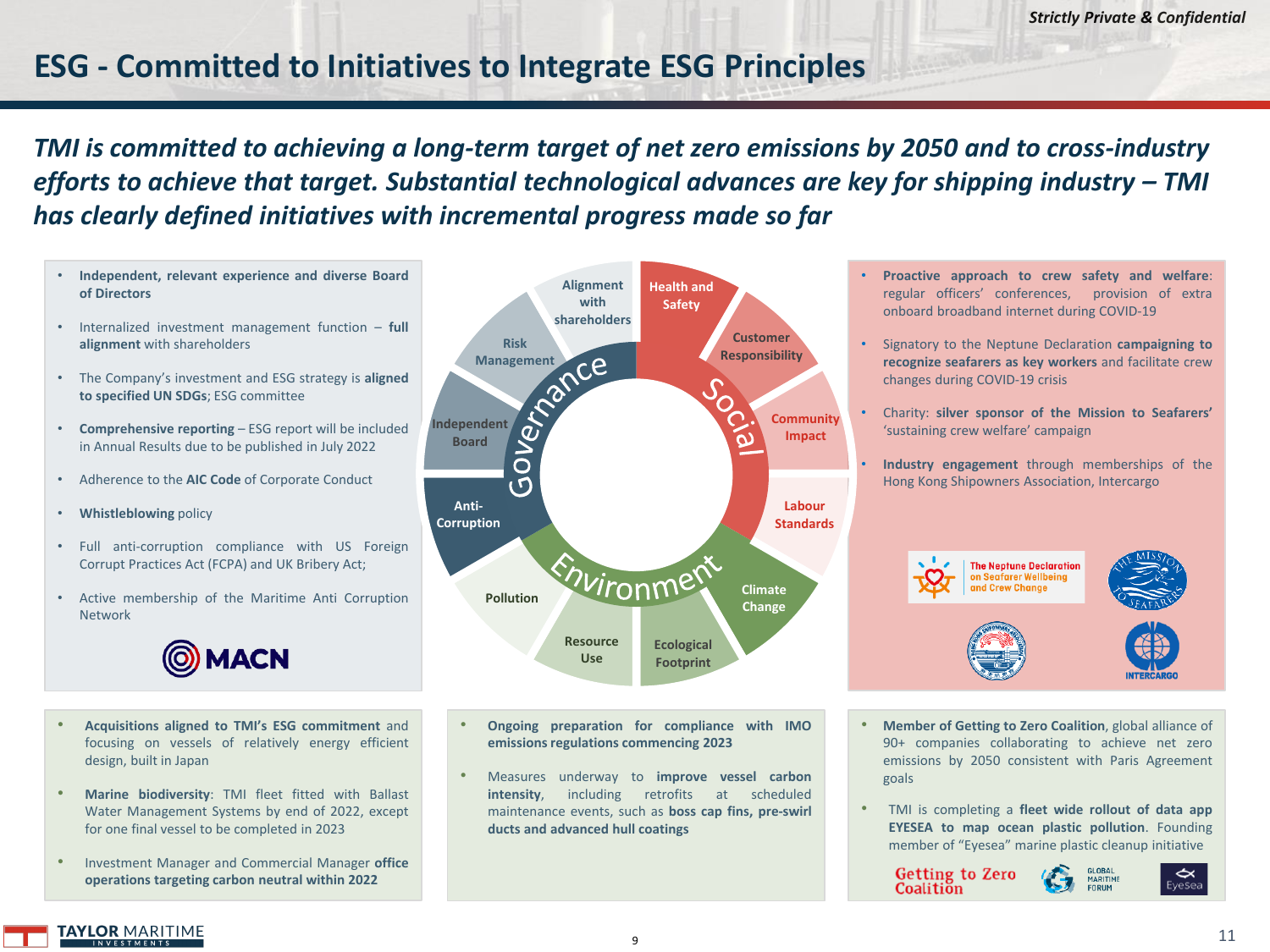### **Outlook – Market Outlook and TMI Future Growth**

*Further accretive growth opportunities will be pursued with a focus on enhancing shareholder returns. Given our positive market outlook, TMI continues to prioritise the geared segment. In parallel, TMI continually monitors adjacent segments for early indicators*

| <b>Market Outlook</b>  |                                                                                                                                                                                                                                                                                                                                                                                                                                                                                                                                                 |  |  |  |  |  |
|------------------------|-------------------------------------------------------------------------------------------------------------------------------------------------------------------------------------------------------------------------------------------------------------------------------------------------------------------------------------------------------------------------------------------------------------------------------------------------------------------------------------------------------------------------------------------------|--|--|--|--|--|
|                        |                                                                                                                                                                                                                                                                                                                                                                                                                                                                                                                                                 |  |  |  |  |  |
| <b>NEXT 3-6 MONTHS</b> | We expect Q2 strengthening depending on Covid restrictions in China – which we expect to be<br>transitory - and as reflected by freight futures. Ukraine situation could lead to Russia grain exports<br>being replaced by further afield sources increasing tonne-mile demand in 2H as North America grain                                                                                                                                                                                                                                     |  |  |  |  |  |
|                        | season starts                                                                                                                                                                                                                                                                                                                                                                                                                                                                                                                                   |  |  |  |  |  |
| <b>NEXT 12 MONTHS</b>  | We expect strong 2022 based on limited supply growth (1.7%) and healthy grain and minor bulk<br>demand (2.2%). 2023 forecast negative net fleet growth of -2.3%. We continue to monitor the risk<br>of macro uncertainties, in relation to inflation, recent China Covid lockdowns, Russia/Ukraine conflict                                                                                                                                                                                                                                     |  |  |  |  |  |
|                        | and their impact on growth, trade flows and food and energy security                                                                                                                                                                                                                                                                                                                                                                                                                                                                            |  |  |  |  |  |
| <b>LONGER TERM</b>     | Orderbook remains low; we currently see no significant change to underlying fundamentals until<br>$\bullet$<br>2024 when yard availability may open up for Handysize deliveries                                                                                                                                                                                                                                                                                                                                                                 |  |  |  |  |  |
|                        |                                                                                                                                                                                                                                                                                                                                                                                                                                                                                                                                                 |  |  |  |  |  |
| <b>CHARTERING</b>      | Continue to balance visibility and upside exposure, optimizing pricing of different charter durations<br>$\color{black} \bullet$<br>We expect rates to begin to increase into the summer as North American grain season starts and<br>$\bullet$<br>once China Covid restrictions ease<br>Intention to fix about 50% of the fleet on longer charters >1 year into the summer, substantially<br>$\bullet$<br>increasing cover into 2023 and 2024 (when new deliveries may increase). This also allows flexibility<br>for possible asset disposals |  |  |  |  |  |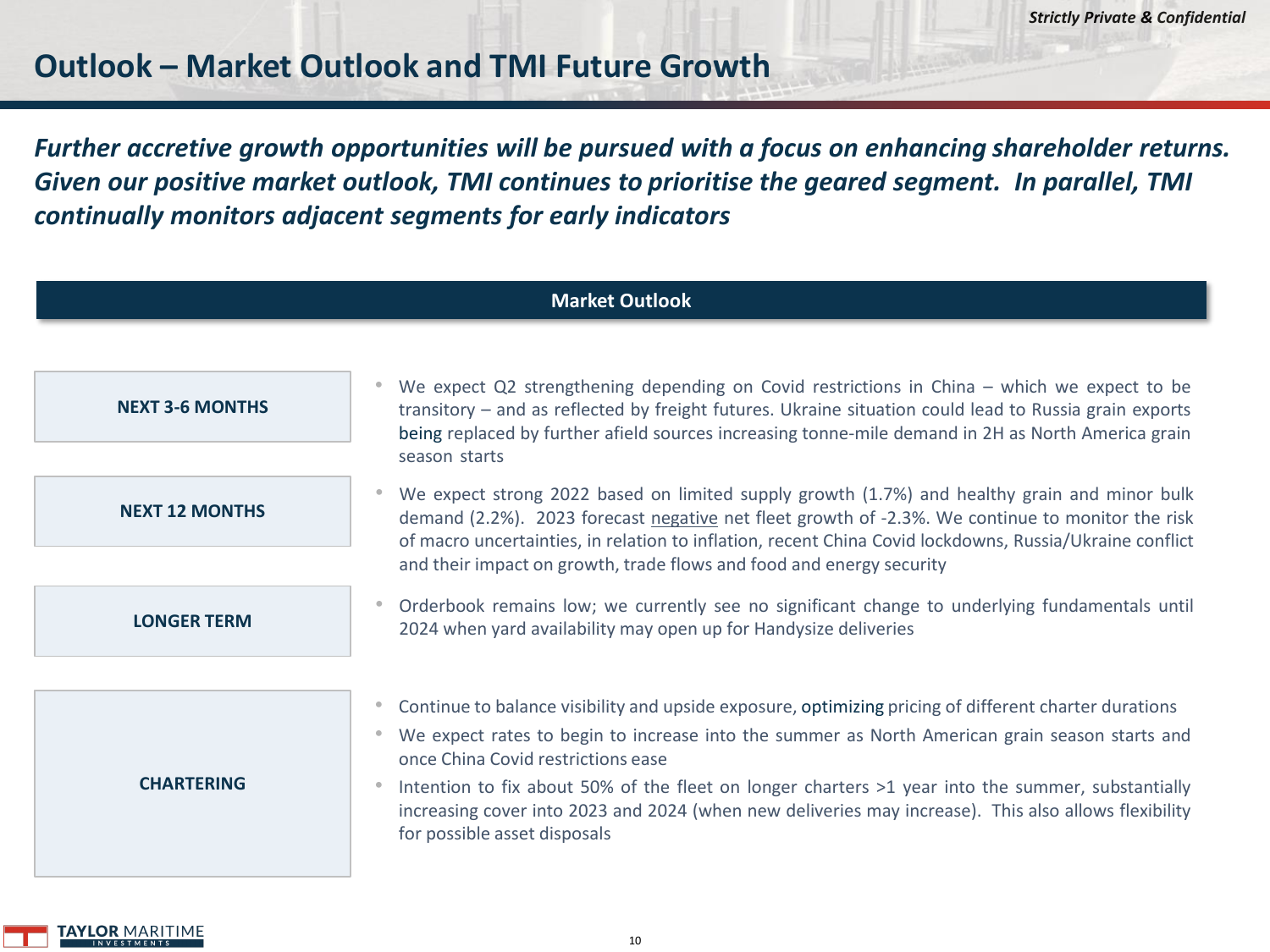#### **Summary**

*Highly cash generative, attractive asset portfolio internally managed by an experienced team, with a favourable market outlook*



- **Leading position** in niche Handysize market
- **High quality asset portfolio of 31 vessels**, largely Japanese built (including committed vessels) **2**
- **Strong cashflow profile from chartering strategy generating attractive yields** and growth to deliver shareholder returns **3**
- **Favourable market fundamentals in TMI's segment** expected to continue over the next 2 to 3 years, supporting earnings and **potential for capital appreciation 4**
- Financially prudent approach, with **no long-term structural debt 5**
	- **Committed to initiatives which integrate ESG factors into all aspects of the investment process**

**6**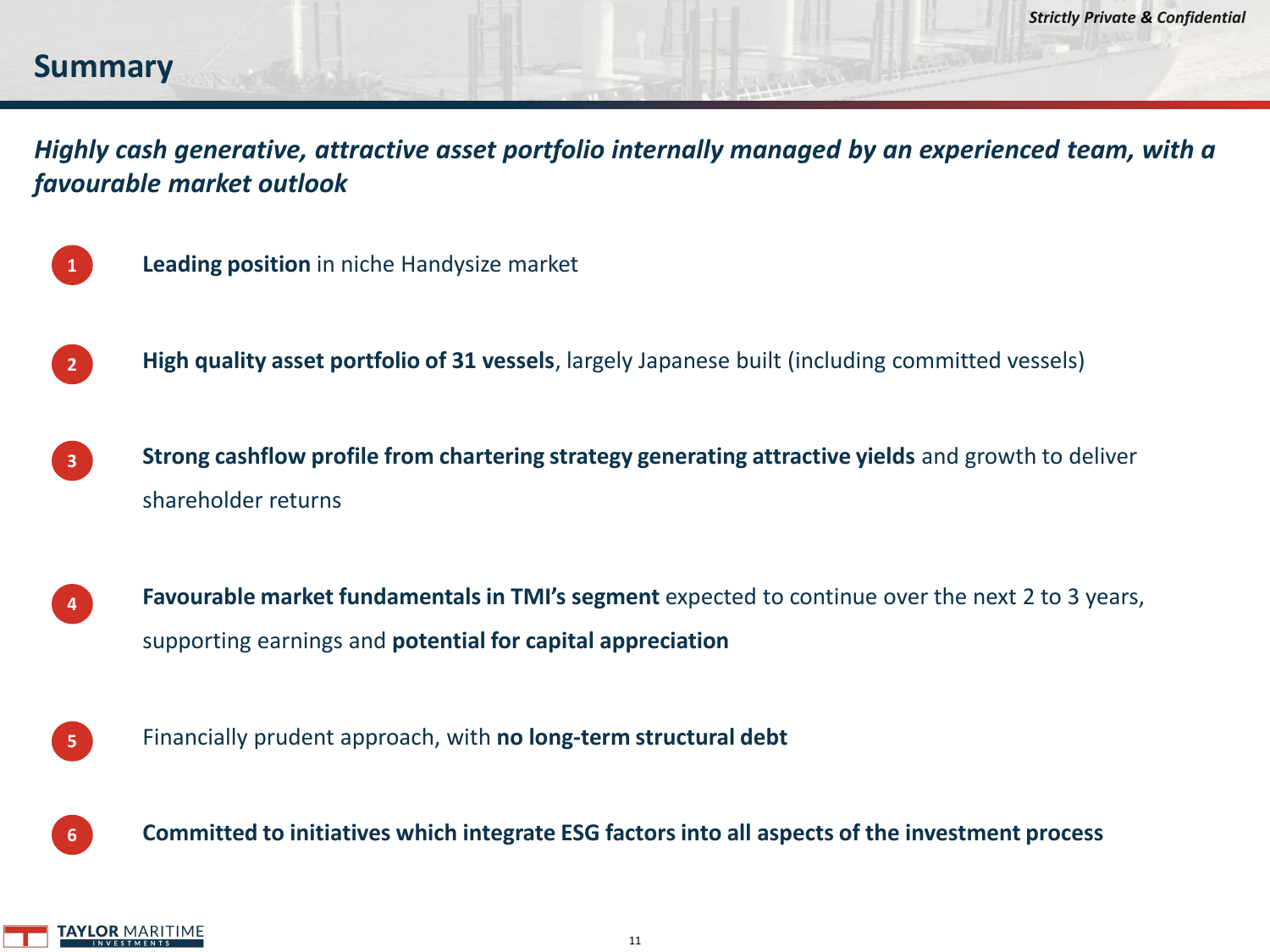# **Appendix**

THE TABLE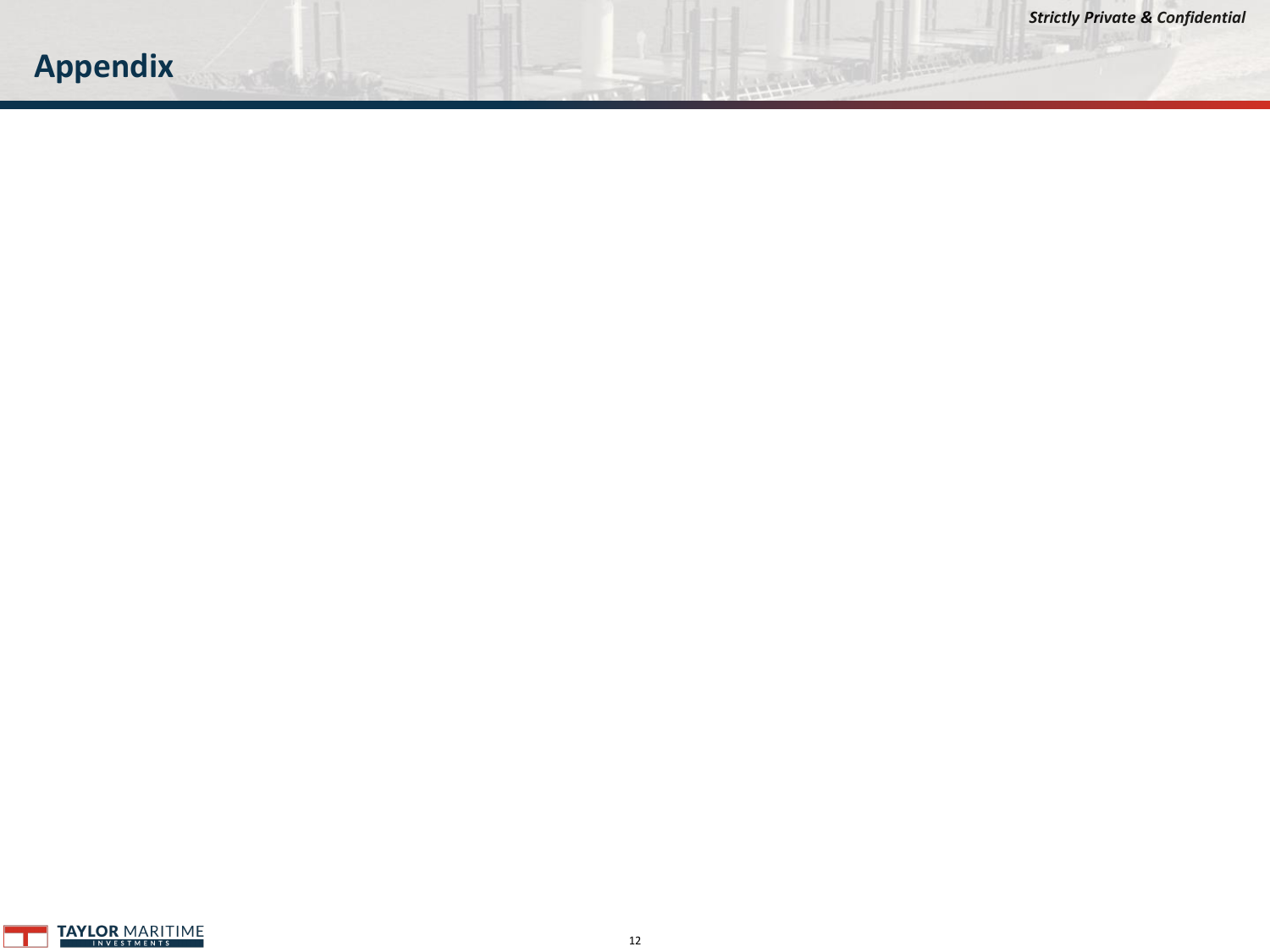# **Introduction – Key Facts**

| <b>Summary</b>                                |                                                                                                                                                                                                              |  |  |  |  |  |
|-----------------------------------------------|--------------------------------------------------------------------------------------------------------------------------------------------------------------------------------------------------------------|--|--|--|--|--|
|                                               |                                                                                                                                                                                                              |  |  |  |  |  |
| <b>Structure</b>                              | Internally managed, Guernsey investment company<br>ш<br>London Stock Exchange listed / Premium segment<br>USD denominated; USD and GBP share quotes                                                          |  |  |  |  |  |
| <b>Fundraisings / M&amp;A / Market</b><br>Cap | IPO \$160m offering (May 2021)<br>$\bar{a}$<br>Follow-on fundraise \$75m (July 2021)<br>ш<br>\$77.9m acquisition of 22.6% stake in Grindrod Shipping Holdings in December 2021<br>Current market cap ~\$476m |  |  |  |  |  |
| <b>Portfolio</b>                              | Well diversified portfolio comprising 31 dry bulk ships (including vessels contracted to sell)<br>ш<br>Average age of 11 years and remaining life of 17 years                                                |  |  |  |  |  |
| <b>Target returns</b>                         | 10-12% net total shareholder return per annum<br>×.                                                                                                                                                          |  |  |  |  |  |
| <b>Dividend policy</b>                        | Initial 7% p.a. target dividend yield paid quarterly<br>×<br>Potential to pay extraordinary dividend                                                                                                         |  |  |  |  |  |